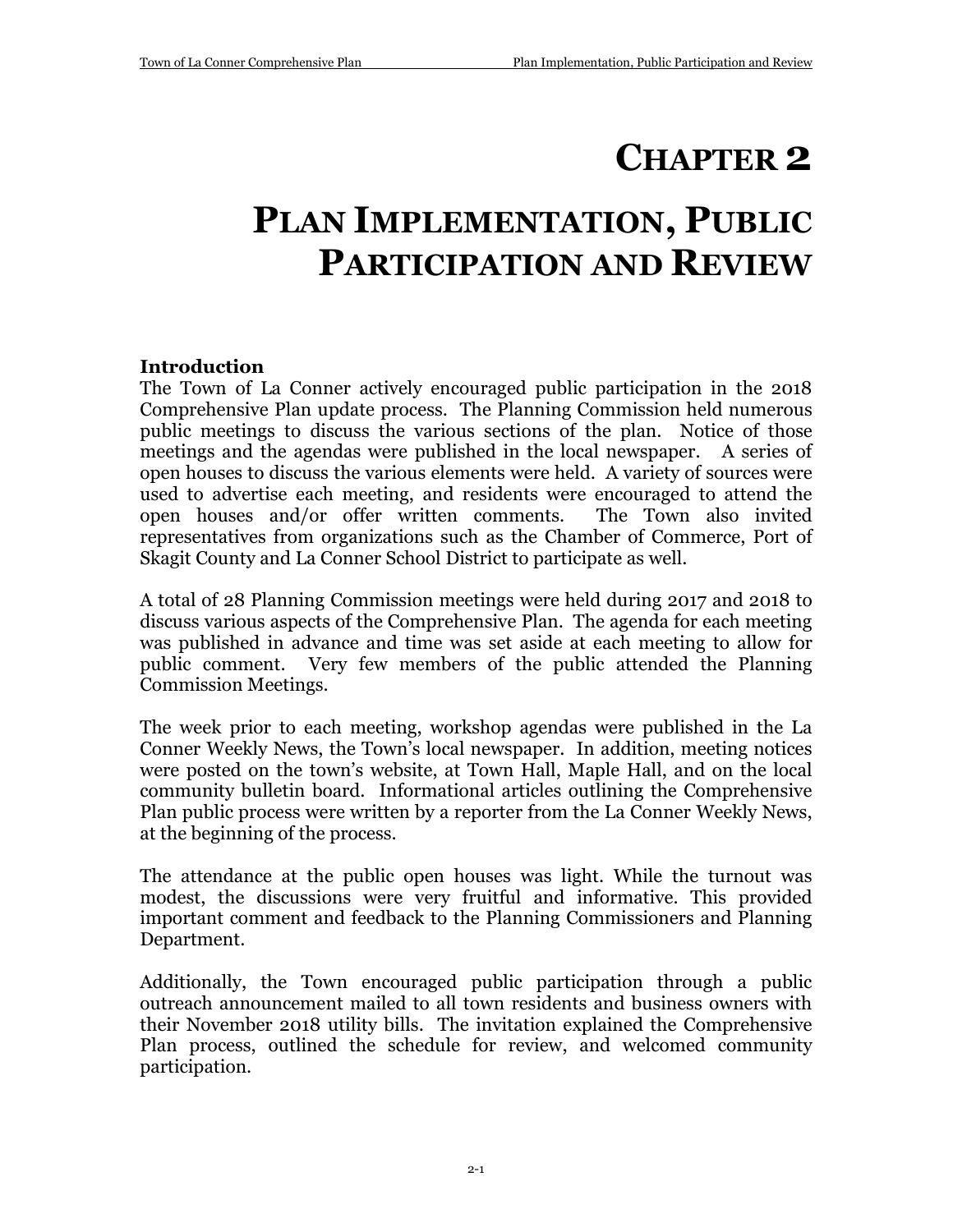The community will have an additional opportunity to comment on the Comprehensive Plan update through the public hearing process to be held during the adoption process.

### **Components of the Comprehensive Plan**

The Comprehensive Plan is the unifying document that outlines how a community will direct development and retain certain qualities of the Vision Statement. With the Growth Management Act (GMA) the Comprehensive Plan gained significant weight in decision-making and code development.

A plan written to comply with GMA must address in general terms the twenty year period following plan adoption, with a detailed financial analysis for the first six years after adoption. The plan contains the seven mandatory elements required by the GMA at RCW 36.70A.070:

1) **Land Use Element** designating the proposed general distribution and general location and extent of the uses of land for housing, commerce, industry, recreation, open space, public facilities, utilities and other land uses.

2) **Housing Element** containing an inventory and analysis of existing and projected housing needs and making adequate provisions for all economic segments of the community.

3) **Capital Facilities Element** consisting of an inventory of existing capital facilities owned by public entities, the proposed locations and capacities of forecasted improvements and a six-year plan demonstrating how these improvements can be financed.

4) **Utilities Element** showing the general locations, proposed locations, and capacity of all existing and proposed utilities, including telephone and electrical lines, pipelines, etc.

5) **Transportation Element** including an inventory of transportation facilities and services, an analysis of future transportation needs, a six-year financing plan for needed improvements. (Not included in this update to be completed by 2019)

6) **Economic Development Element** provides a summary of the local economy, current population and employment, a summary of the strengths and weaknesses of the local economy, and goals and policies to support economic development projects. Reflects the work of the Economic Development Task Force and provides direction to the Economic Development Commission.

**7) Parks and Recreation** provides a summary of existing parks and recreational opportunities within the Town as well as projected future parks and recreational needs.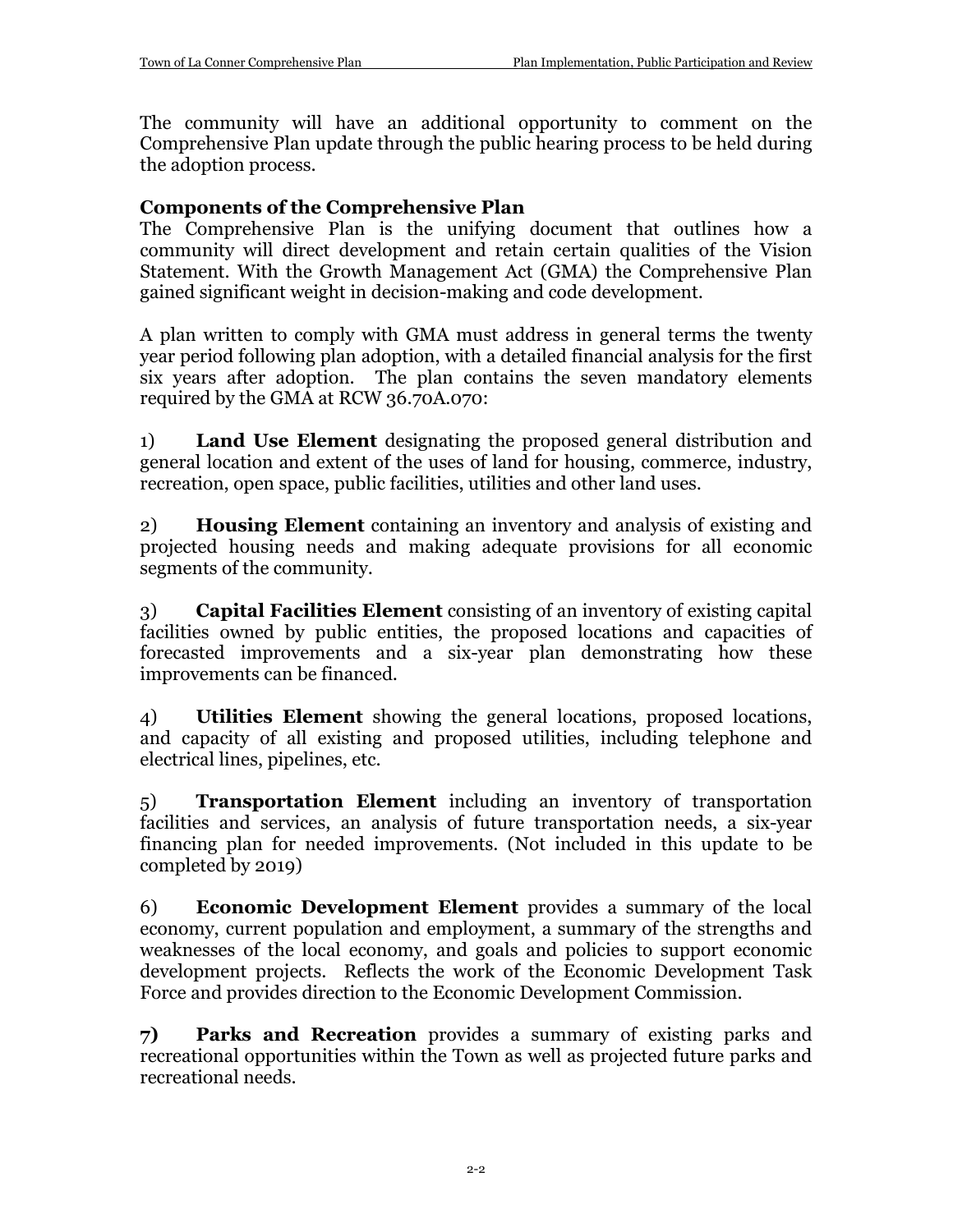The Plan also contains background information, the community's vision statements, goals and policies, and other supporting information.

The Plan is written for several audiences: local decision makers, Town residents, developers, and state and county officials. The Plan maps out the Town's future so that development follows the Town's preferred scenarios and so that the Town Council can anticipate and plan for the public expenditures that development will require.

Specifically, the plan is a legally recognized framework that serves these purposes:

- 1. The comprehensive plan is a guide for plans and regulations that govern the location and intensity of land uses, and it provides the basis for evaluating proposed changes in zoning, subdivision, and shoreline regulations. It also provides Town officials with direction in developing detailed plans and reviewing private development proposals, and it indicates to the public how likely the Town would be to approve zoning or other changes that apply to a specific parcel.
- 2. The plan provides the framework for decisions about the type and location of public facilities to accommodate projected growth.
- 3. The plan is a guide for Town and County coordination, for preparation of interlocal agreements, and for consideration of any proposed annexation.

## **Constitutional Considerations**

The Town is using the State Attorney General Advisory Memorandum: Avoiding Unconstitutional Takings of Private Property for evaluating constitutional issues, in conjunction with and to inform its review of regulatory and administrative actions. The Town has used the process, a process protected under Attorney-Client privilege pursuant to law including RCW  $36.70A.370(4)$ , with the Town Attorney who has reviewed the Advisory Memorandum; has discussed this Memorandum, including the "warning signals' identified in the Memorandum, with decisions makers; and conducts an evaluation of all constitutional provisions potentially at issue and advises of the genuine legal risks, if any, associated with proposed regulatory or administrative actions to assure that the actions do not result in an unconstitutional taking of private property, consistent with RCW 36.70A.370(2).

### **Policies**

The policies under each of the goals specify actions that are either represented in code or through interpretation of the code during land use permitting. These policies are essential to attain consistency throughout the Comprehensive Plan and Uniform Development Code.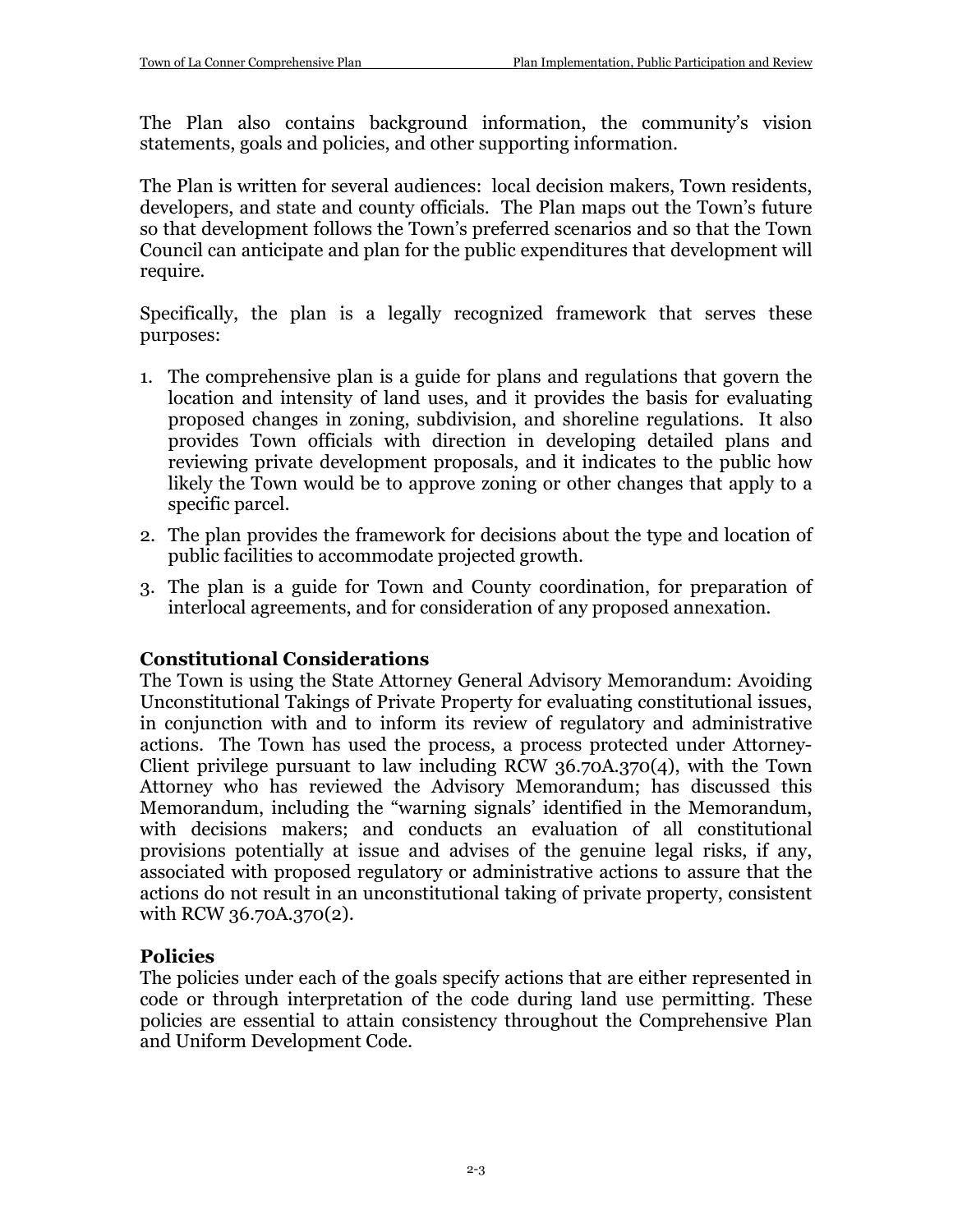### **The Decision-Making Process**

The Town Council, Administration, Planning Commission or individual citizens may propose amendments to the Comprehensive Plan. The Town Council has the final authority to adopt all amendments to the Comprehensive Plan after recommendations from the Planning Commission.

In addition to the public hearing process before the Planning Commission and Town Council, the public has the opportunity to participate and provide comments during the numerous public meetings that are advertised at the regular meetings of the Planning Commission.

## **Amending the Comprehensive Plan**

This Comprehensive Plan is based upon the best available information. As years go by, better information or changing circumstances may require the change or amendment of this plan. Such information could be a revised sewer or water plan, for instance. In any event, it is likely that this plan, designed to guide the Town of La Conner to the year 2036, may need to be amended before that time. Therefore, the following procedure shall be used to amend this Comprehensive Plan.

The Comprehensive Plan may be amended once per year, unless there is an emergency. All citizen requests for amendments must be filed with the Planning Department at Town Hall by the last business day in January to be considered in that calendar year. Applicants will be expected to show cause as to why their proposed change should be made. If amendments are proposed they shall be brought to Town Council for docketing by the Planning Department staff.

Every seven years or as often as specified by the legislature, the Comprehensive Plan must be amended to include updated demographics, economic data, analysis, legislative mandates and Growth Management Hearings Board Decisions.

Amendments to the Comprehensive Plan shall be adopted in accordance with RCW 35A.63.070 to 35A.63.073 as outlined below:

The amendment process begins with the planning department. The application is made along with a State Environmental Policy Act (SEPA) checklist to address potential environmental concerns. In addition to the Town's procedures outlined below the draft plan is also subject to a 60-day review by the Washington State Department of Commerce.

The Planning Commission will conduct a public hearing on the proposed amendments and review based on:

(a) The proposal demonstrates that the requested amendment is timely and meets at least one of the criteria in LCMC 15.125.090(3);